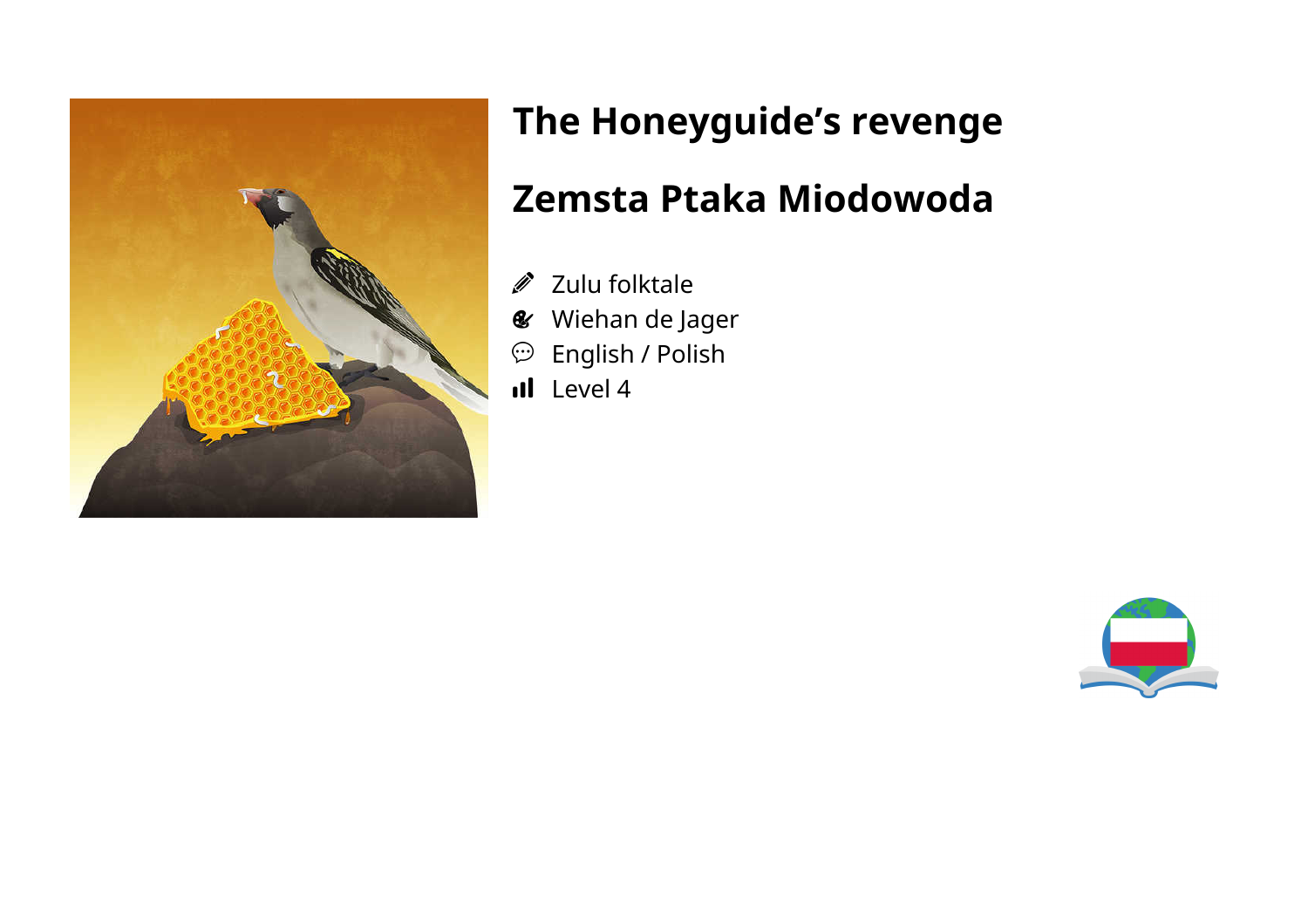

This is the story of Ngede, the Honeyguide, and a greedy young man named Gingile. One day while Gingile was out hunting he heard the call of Ngede. Gingile's mouth began to water at the thought of honey. He stopped and listened carefully, searching until he saw the bird in the branches above his head. "Chitik-chitik-chitik," the little bird rattled, as he flew to the next tree, and the next. "Chitik, chitik, chitik," he called, stopping from time to time to be sure that Gingile followed.

Oto historia o ptaku Miodowodzie Ngede oraz o chciwym młodym człowieku Gingile. Pewnego dnia Gingile polował, gdy nagle usłyszał śpiew Ngede. Na samą myśl o miodzie Gingile pociekła ślinka. Zatrzymał się i uważnie nasłuchiwał, aż odnalazł ptaka w gałęziach drzewa – tuż nad swoją głową. "Ćwir, ćwir, ćwir" – śpiewał Miodowód i przeskakiwał z jednego drzewa na drugie. Ptak zatrzymywał się od czasu do czasu, aby upewnić się, że Gingile za nim podąża.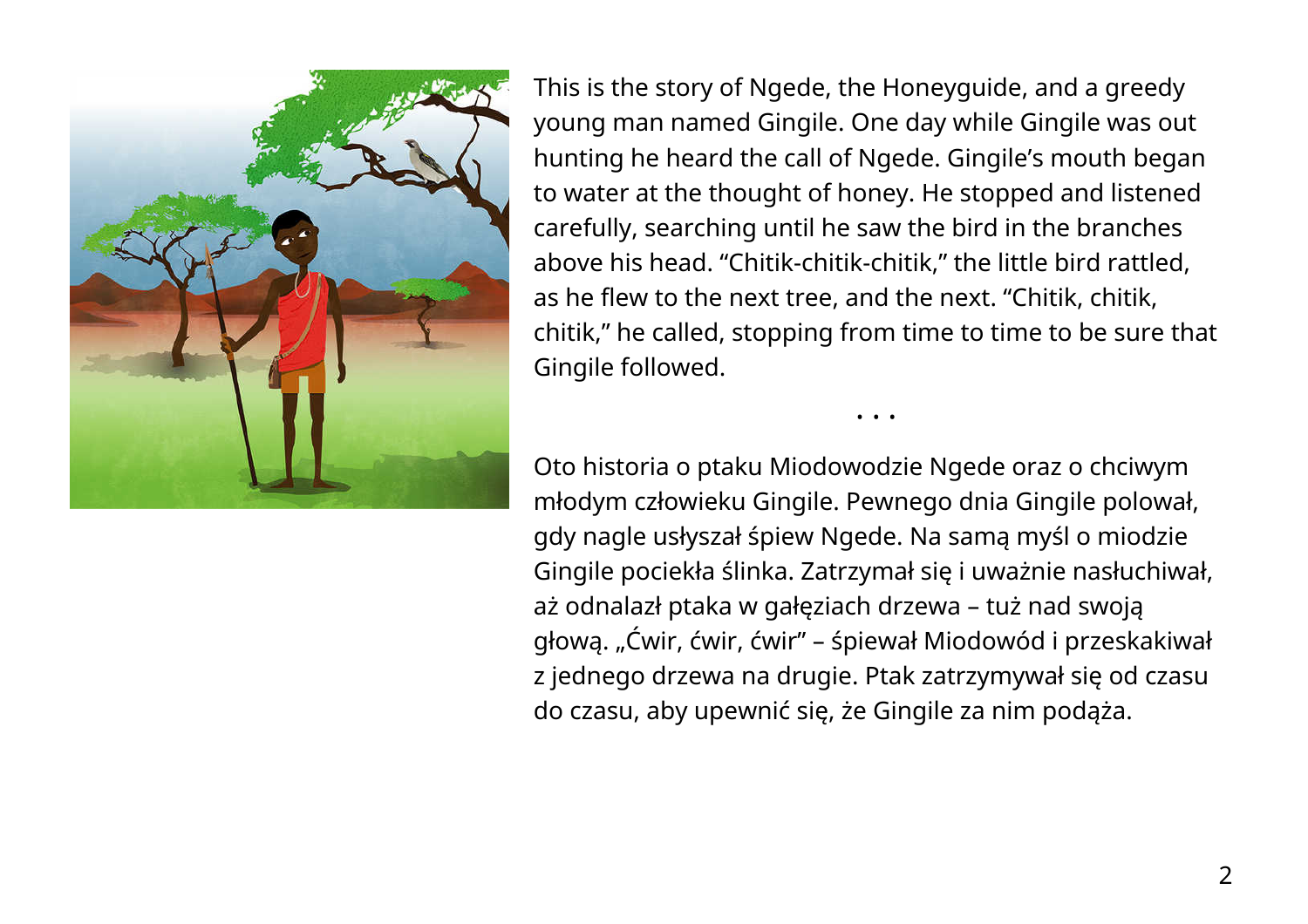

After half an hour, they reached a huge wild fig tree. Ngede hopped about madly among the branches. He then settled on one branch and cocked his head at Gingile as if to say, "Here it is! Come now! What is taking you so long?" Gingile couldn't see any bees from under the tree, but he trusted Ngede.

• • •

Po pół godzinie dotarli do ogromnego dzikiego drzewa figowego. Ngede skakał jak oszalały między gęstymi konarami. Następnie usiadł na jednej z gałęzi, przechylił głowę w stronę Gingile, tak jakby chciał powiedzieć: "To już tutaj! Na co czekasz?!" Gingile stał pod drzewem, więc nie widział żadnych pszczół, ale ufał Ngede.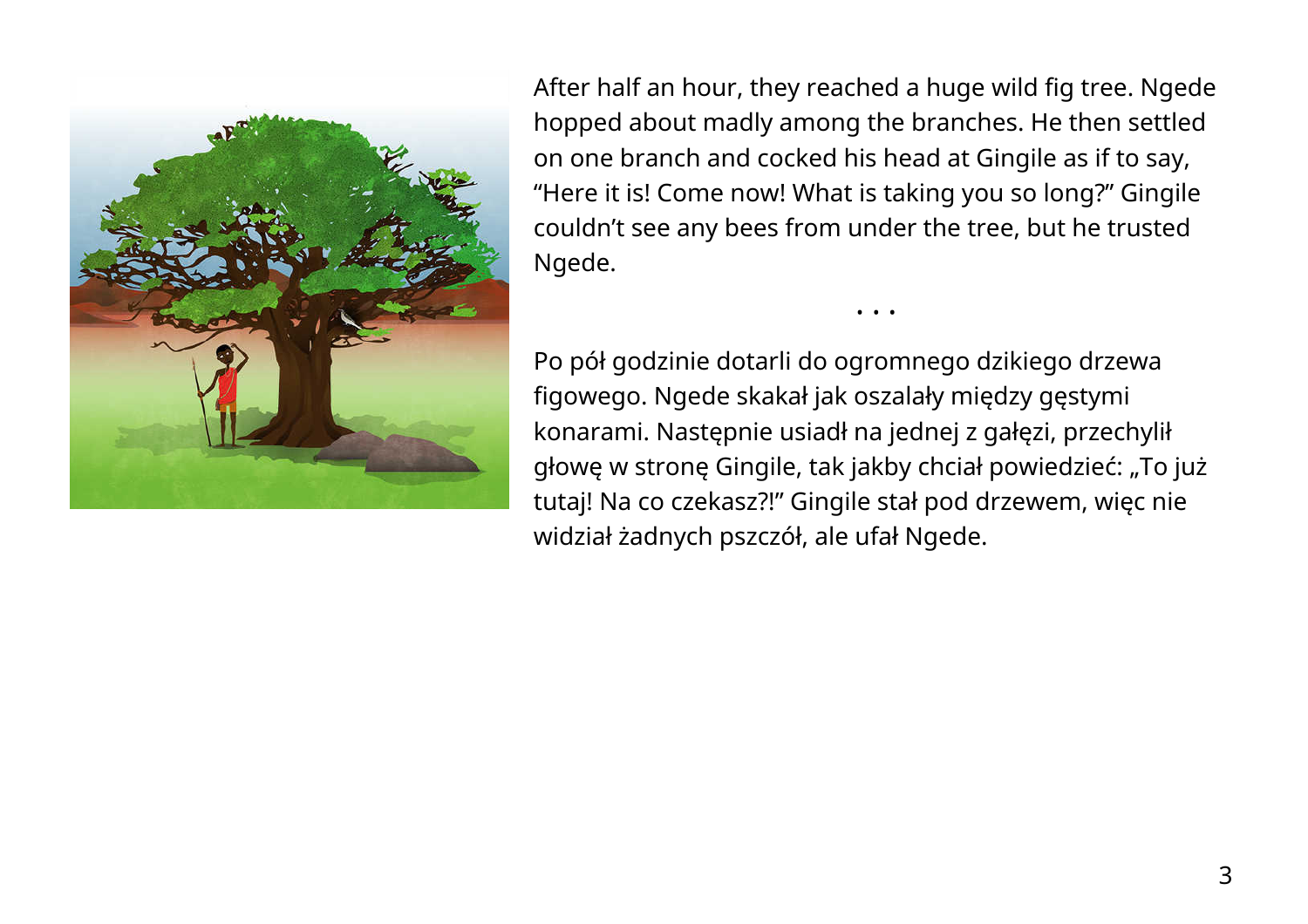

So Gingile put down his hunting spear under the tree, gathered some dry twigs and made a small fire. When the fire was burning well, he put a long dry stick into the heart of the fire. This wood was especially known to make lots of smoke while it burned. He began climbing, holding the cool end of the smoking stick in his teeth.

Gingile odłożył swoją włócznię, zebrał kilka suchych gałęzi i rozpalił małe ognisko. Kiedy ognisko było dobrze rozpalone, Gingile włożył długi suchy kijek w sam środek ognia. Było to wyjątkowe drewno, które wydziela mocny dym. Gingile włożył dymiący kijek w zęby i zaczął wspinać się na drzewo.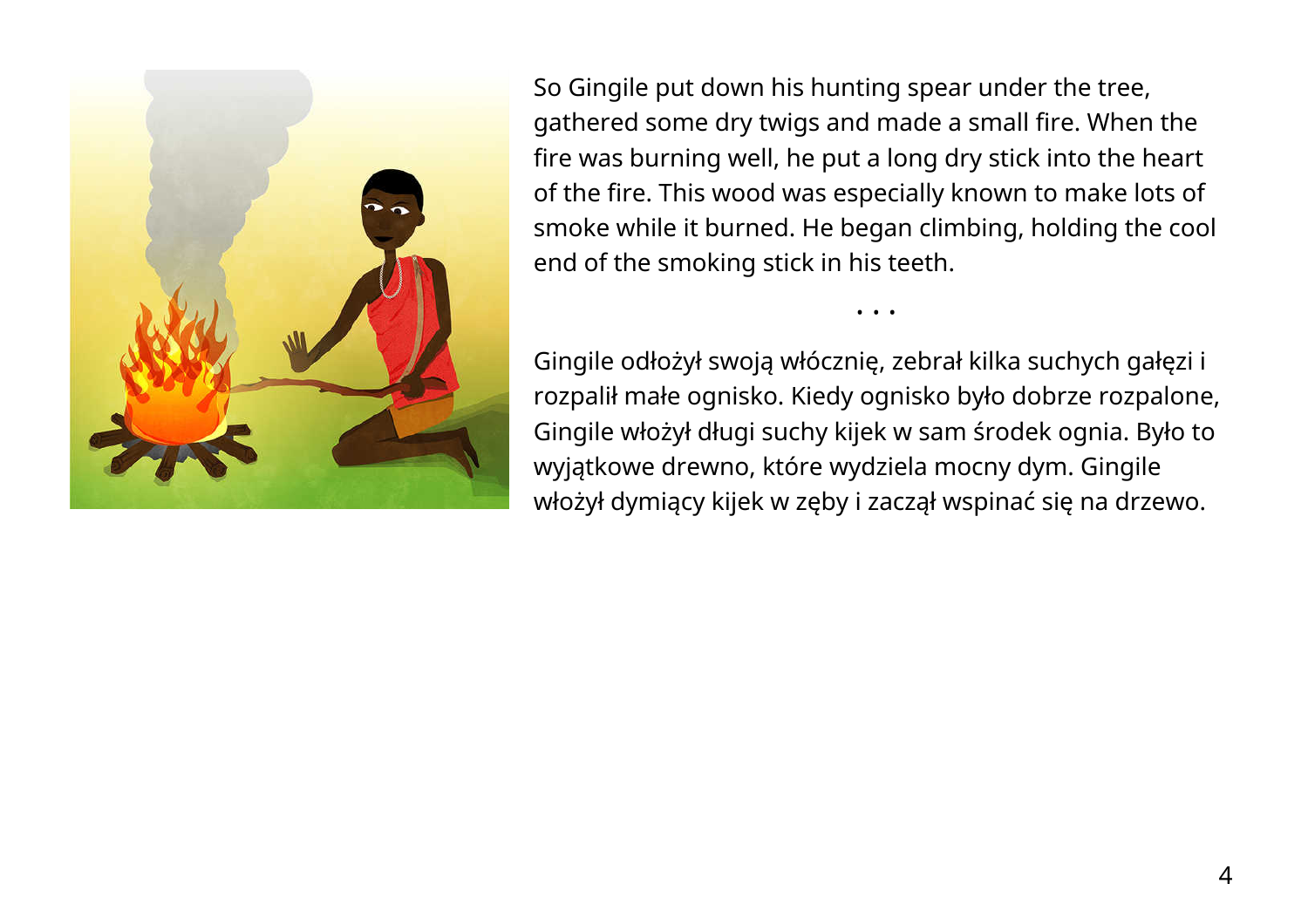

Soon he could hear the loud buzzing of the busy bees. They were coming in and out of a hollow in the tree trunk – their hive. When Gingile reached the hive he pushed the smoking end of the stick into the hollow. The bees came rushing out, angry and mean. They flew away because they didn't like the smoke – but not before they had given Gingile some painful stings!

• • •

Wkrótce usłyszał głośne bzyczenie pracowitych pszczół, które wlatywały i wylatywały z dziupli z ulem. Kiedy Gingile wepchnął dymiący kijek do dziupli, rozzłoszczone pszczoły wyleciały z ula! Odleciały, bo nie lubią dymu ale wcześniej kilka z nich boleśnie użądliło Gingile.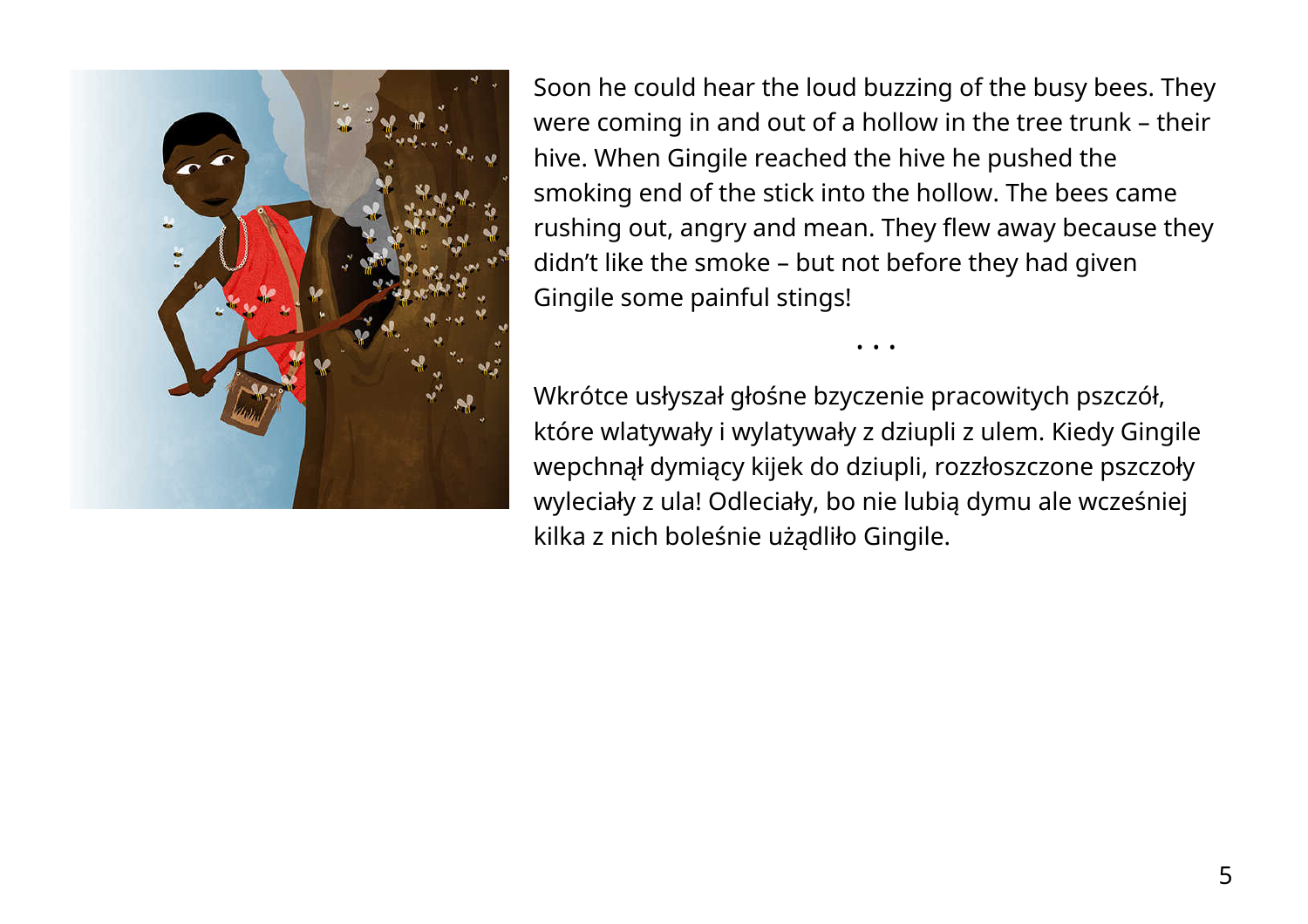

When the bees were out, Gingile pushed his hands into the nest. He took out handfuls of the heavy comb, dripping with rich honey and full of fat, white grubs. He put the comb carefully in the pouch he carried on his shoulder, and started to climb down the tree.

• • •

Kiedy pszczoły opuściły ul, Gingile włożył rękę do środka i wyjął ciężki plaster ociekający gęstym miodem, pełen tłustych i białych larw. Ostrożnie włożył plaster do torby, którą miał ze sobą i zaczął schodzić z drzewa.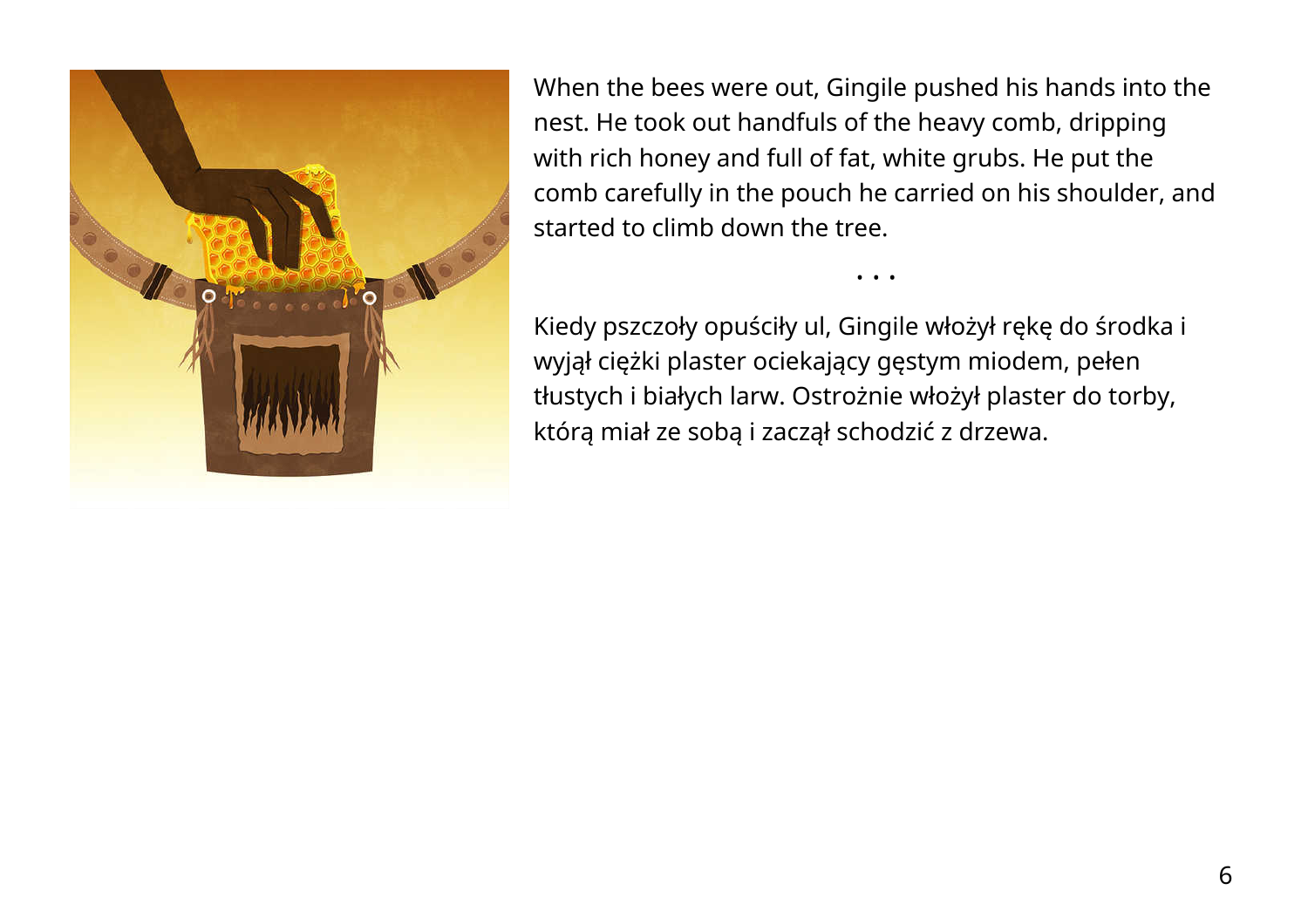

Ngede eagerly watched everything that Gingile was doing. He was waiting for him to leave a fat piece of honeycomb as a thank-you offering to the Honeyguide. Ngede flittered from branch to branch, closer and closer to the ground. Finally Gingile reached the bottom of the tree. Ngede perched on a rock near the boy and waited for his reward.

Miodowód z zaciekawieniem obserwował Gingile i oczekiwał, że w ramach podziękowania Gingile podzieli się z nim swoją zdobyczą. Ptak przelatywał z gałęzi na gałąź, bliżej i bliżej ziemi. Kiedy Gingile zszedł z drzewa, ptak usadowił się na pobliskim kamieniu i czekał na nagrodę.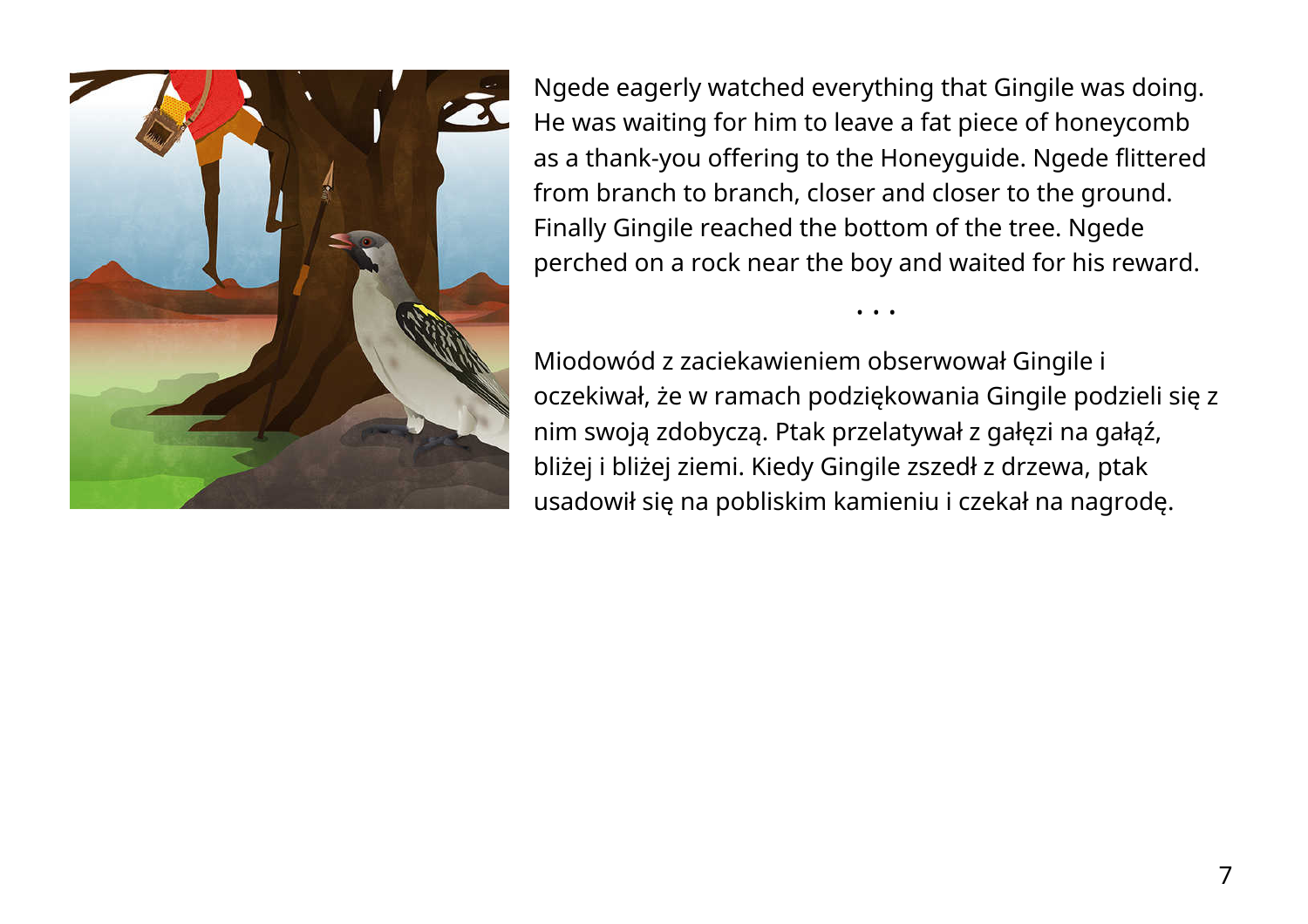

But, Gingile put out the fire, picked up his spear and started walking home, ignoring the bird. Ngede called out angrily, "VIC-torr! VIC-torrr!" Gingile stopped, stared at the little bird and laughed aloud. "You want some honey, do you, my friend? Ha! But I did all the work, and got all the stings. Why should I share any of this lovely honey with you?" Then he walked off. Ngede was furious! This was no way to treat him! But he would get his revenge.

• • •

Gingile zagasił ognisko, zabrał swoją włócznię i poszedł w stronę domu ignorując Ngede. Miodowód ćwierkał rozwścieczony: "ZWY-cięzca! ZWY-cięzca!". Gingile zatrzymał się, spojrzał na ptaka i roześmiał się głośno: "Chcesz miodu, mój przyjacielu? Ale to ja wykonałem całą ciężką robotę, to mnie użądliły pszczoły. Niby dlaczego miałbym się z tobą dzielić moim miodem?" I Gingile odszedł. Miodowód był wściekły! Nikogo nie wolno tak traktować! Gingile dostanie nauczkę.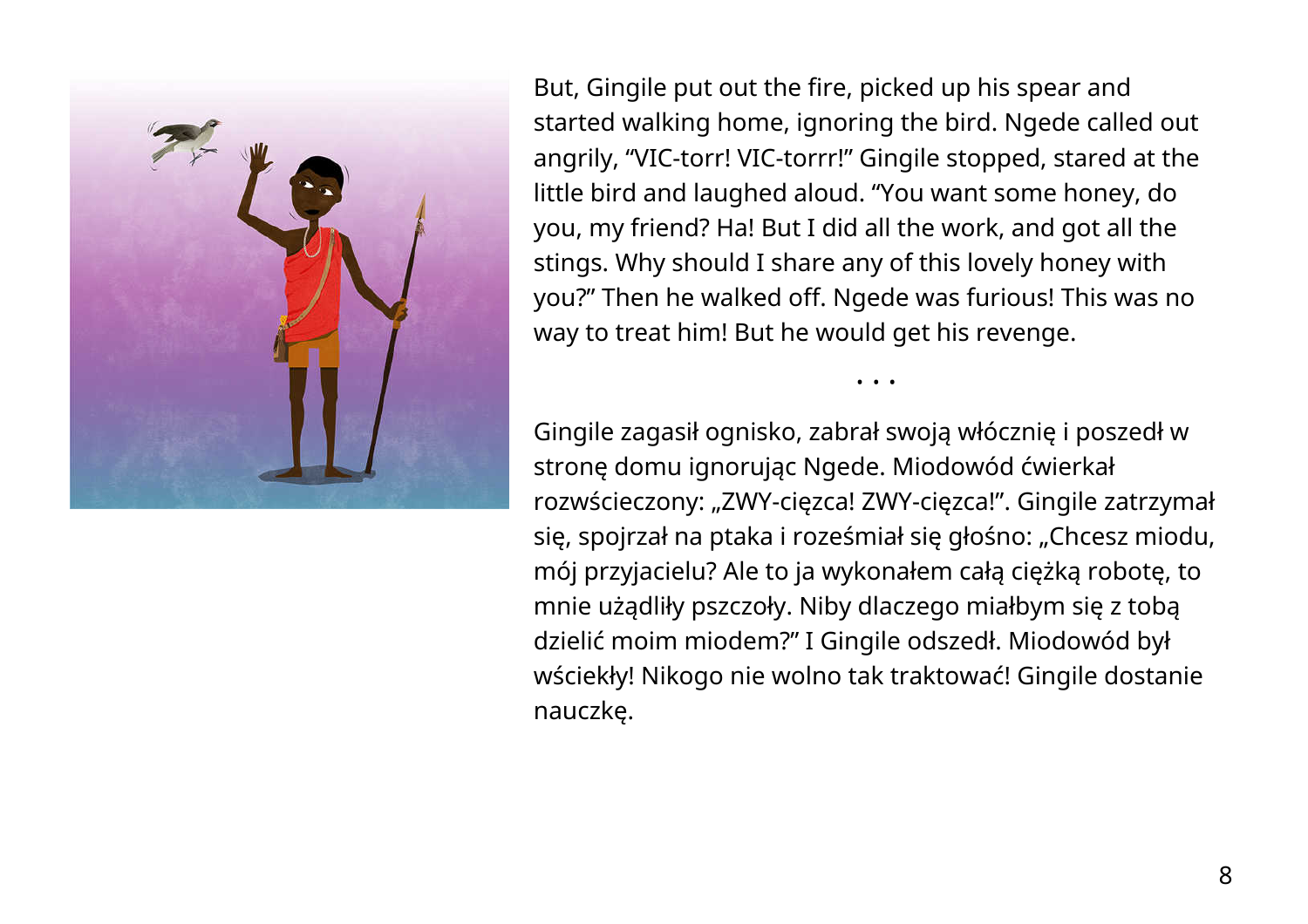

One day several weeks later Gingile again heard the honey call of Ngede. He remembered the delicious honey, and eagerly followed the bird once again. After leading Gingile along the edge of the forest, Ngede stopped to rest in a great umbrella thorn. "Ahh," thought Gingile. "The hive must be in this tree." He quickly made his small fire and began to climb, the smoking branch in his teeth. Ngede sat and watched.

• • •

Parę tygodni później, Gingile znów usłyszał śpiew Ngede. Przypomniał mu się pyszny miód, więc bez zastanowienia znów wyruszył za śpiewem ptaka. Ngede prowadził Gingile wzdłuż lasu i zatrzymał się na drzewie akacji, aby odpocząć. "Ul musi być właśnie tutaj" – pomyślał Gingile. Szybko rozpalił ognisko, włożył dymiący kijek w zęby i zaczął wspinać się na drzewo. Ptak tylko siedział i przyglądał się.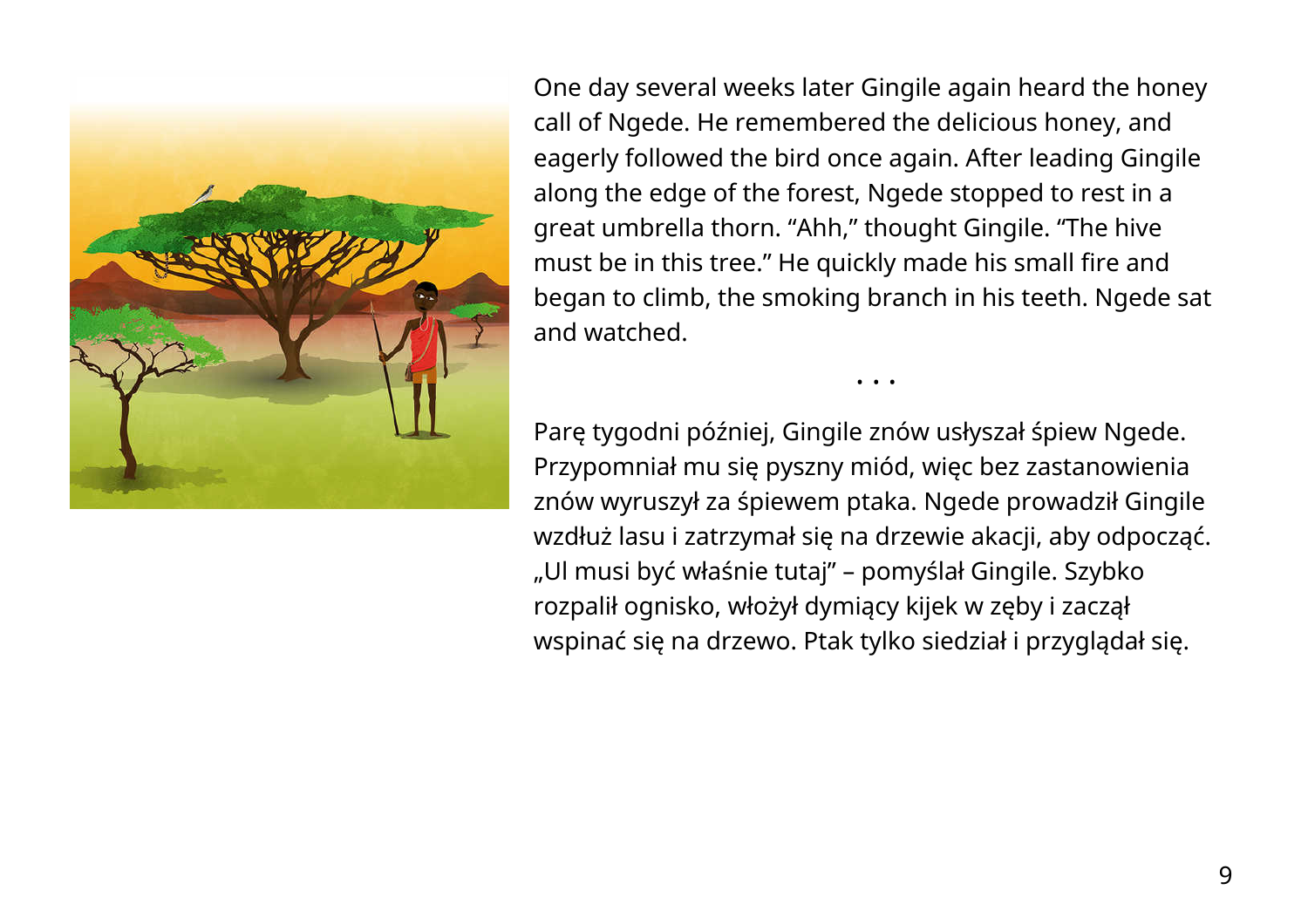

Gingile climbed, wondering why he didn't hear the usual buzzing. "Perhaps the hive is deep in the tree," he thought to himself. He pulled himself up another branch. But instead of the hive, he was staring into the face of a leopard! Leopard was very angry at having her sleep so rudely interrupted. She narrowed her eyes, opened her mouth to reveal her very large and very sharp teeth.

Gingile wspinał się na drzewo i zastanawiał się dlaczego nie słyszy pszczół. "Może ul jest głęboko w drzewie" – pomyślał. Podciągnął się na gałęzi i znalazł się twarzą w twarz z lampartem! Zwierzę było wściekłe, bo Gingile zbudził go ze snu. Lampart zmrużył oczy i otworzył paszczę pełną dużych i ostrych kłów.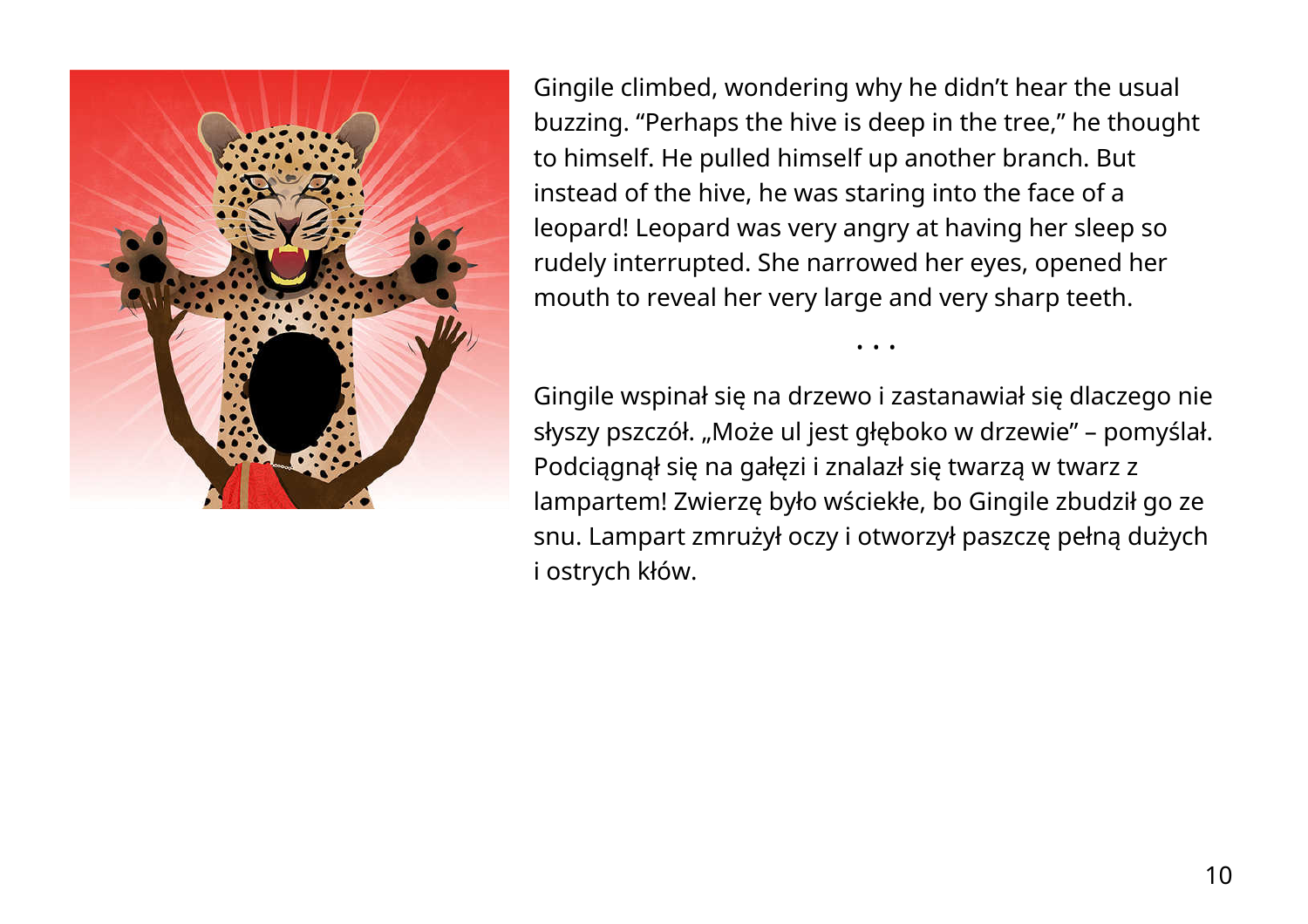

Before Leopard could take a swipe at Gingile, he rushed down the tree. In his hurry he missed a branch, and landed with a heavy thud on the ground twisting his ankle. He hobbled off as fast as he could. Luckily for him, Leopard was still too sleepy to chase him. Ngede, the Honeyguide, had his revenge. And Gingile learned his lesson.

• • •

Lampart nie zdążył zaatakować, bo Gingile zaczął szybko schodzić z drzewa. W pośpiechu nie złapał jednej z gałęzi, spadł z hukiem na ziemię i zwichnął sobie kostkę. Kulejąc, uciekał jak najszybciej potrafił. Na szczęście lampart był zbyt zaspany, aby go dogonić. W ten oto sposób Ngede zemścił sie na Gingile, który dostał nauczkę.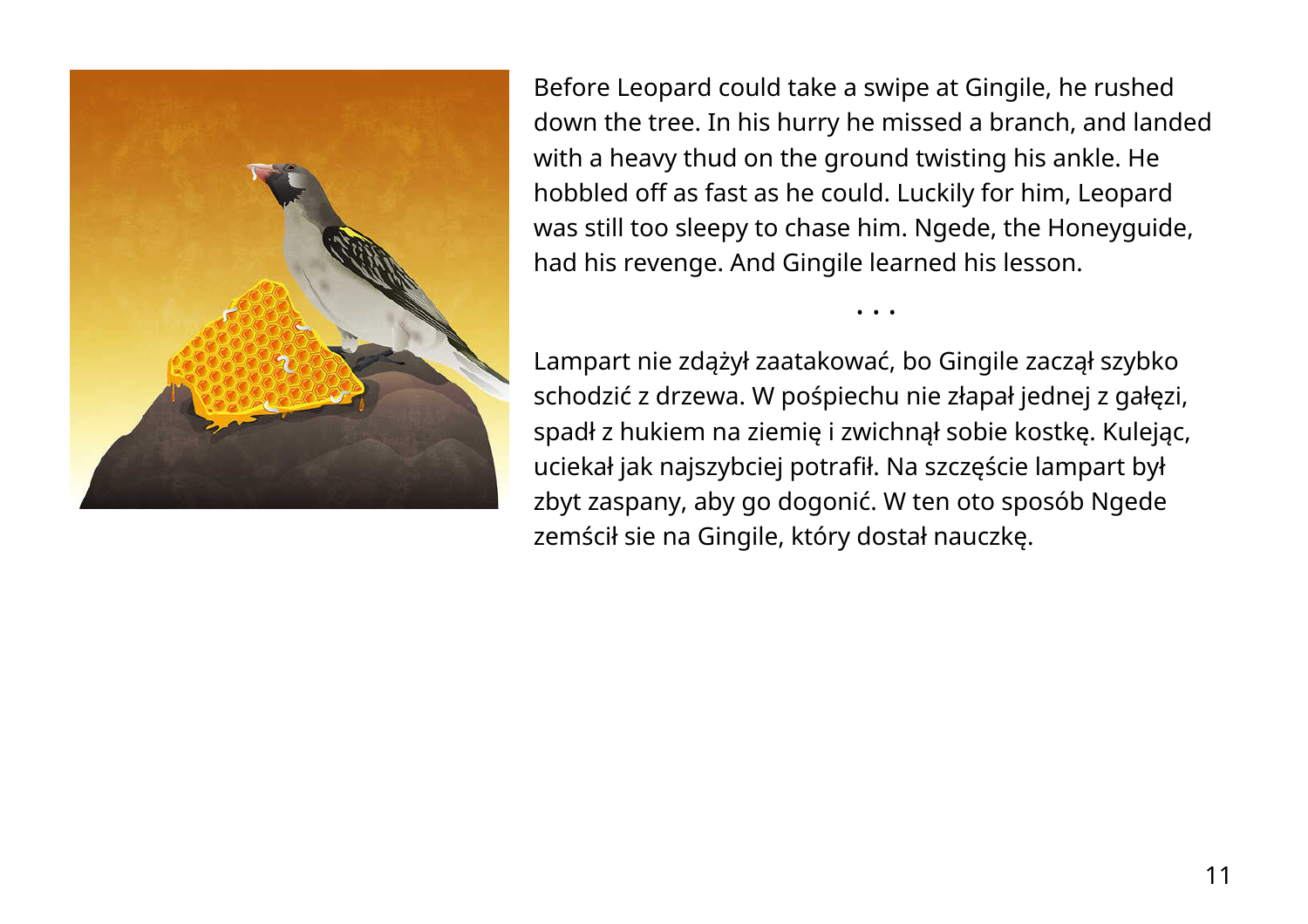

And so, when the children of Gingile hear the story of Ngede they have respect for the little bird. Whenever they harvest honey, they make sure to leave the biggest part of the comb for Honeyguide!

• • •

Dzieci Gingile słuchają historii o Ngede i uczą się szacunku dla małego ptaka. Dlatego zawsze gdy zbierają miód, zostawiają największy kawałek plastra miodu dla ptaka Miodowoda.